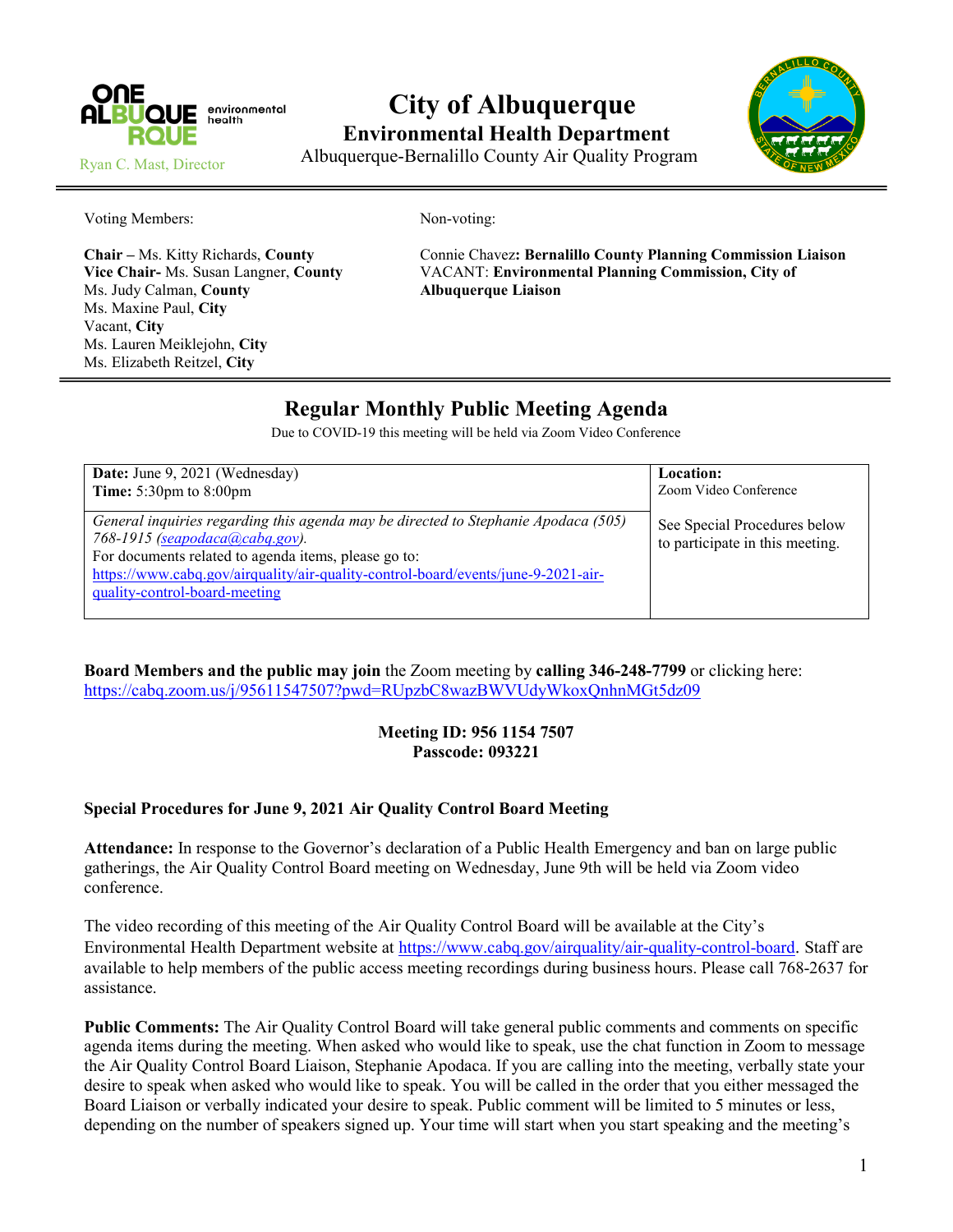Chairperson will let you know when your time has concluded. Additionally, you can email public comments to [seapodaca@cabq.gov](mailto:seapodaca@cabq.gov) until 5:00PM June 10, 2021. Comments will be shared with AQCB members/ EHD staff.

Any disruptive conduct may result in removal from the Zoom meeting room.

## **CALL TO ORDER**

**Item #1** Approval of agenda (Chair)

**Item #2** Approval of April 14, 2021 meeting minutes (Chair).

## **AIR PROGRAM REPORT**

- Update by Mara Elana Burstein, Deputy Director, City of Albuquerque, Environmental Health Dept.
- EHD staff presentation on Regional Haze State Implementation Plan

#### **PUBLIC COMMENT**

(Suggested five-minute time limit)

## **REPORTS/DISCUSSION/ACTION ITEMS**

| Item $#3$ | EHD walkthrough of the Air Board's website (EHD staff)                                                                                                     |
|-----------|------------------------------------------------------------------------------------------------------------------------------------------------------------|
| Item #4   | Presentation of data on the designation of vulnerable communities (Chair)                                                                                  |
| Item $#5$ | Notice of Bylaw Amendment to clarify the EHD Deputy Director's role as Board<br>Secretary (Chair and Board Attorney)                                       |
| Item $#6$ | Committee Report: Public Concerns Committee, EHD Liaison Committee, Information<br>Committee                                                               |
| Item $#7$ | Discussion on draft procedure for receiving written comments for the Albuquerque<br>Bernalillo County Air Quality Control Board (Chair and Board Attorney) |
| Item #8   | Discussion of possible future agenda items (Board)                                                                                                         |

#### **PUBLIC COMMENT**

(Suggested three-minute time limit)

# **OTHER BUSINESS**

#### **ADJOURNMENT**

**NEXT SCHEDULED BOARD MEETING:** July 14, 2021 will be conducted using Zoom Video Conference.

**NOTICE TO PERSONS WITH DISABILITIES OR SPECIAL NEEDS**: Air Board staff will take reasonable measures to provide access to services to individuals with limited ability to speak, write, or